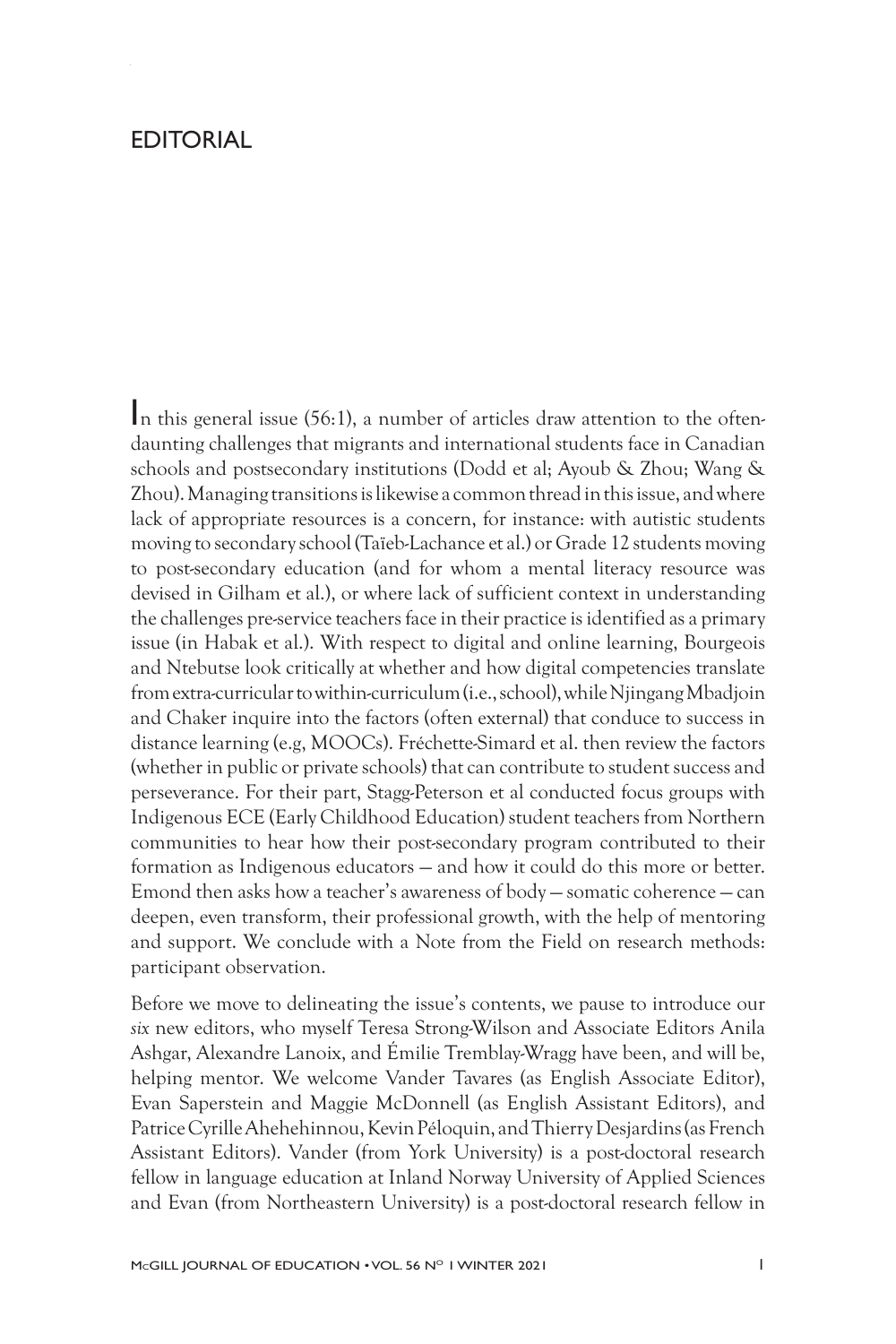citizenship education at Université de Montréal, while Maggie (a McGill DISE PhD graduate) is Program Coordinator of Composition and Professional Writing at Concordia University. Patrice (from Université Laval) specializes in educational administration while Kevin and Thierry have research interests in History education (at Université de Montréal) even as they are also practicing secondary school teachers. We are deeply pleased to be enriched by such a diverse array of educational and disciplinary backgrounds and experiences, and look forward to the energy they will bring to enliven the journal. Thank you to Paul Zanazanian for his services as MJE Associate Editor.

We also wish to formally introduce and thus welcome (once more) Catherine Bienvenu as the MJE's Managing Editor. Catherine brings an extensive background in publishing and strong organizational and digital skills. We thank Marianne Filion as well as Philippe Paquin-Goulet, wishing them both well; both served as MJE Managing Editors during the challenging COVID times. Philippe was instrumental in devising our new MJE look (incorporating the McGill martlet). Marianne effectively managed the copyediting team. We remain thankful to our current copyeditors, Alexandra Pope and Émilie St-Arnaud, as well as our translators, Kayla Fanning and Lysanne Rivard. We take this opportunity to also thank editorial assistants Hector Alvarez and Isabel Meadowcroft, who have been co-coordinating a clean-up and revitalization of our reviewer database.

Turning to this issue's articles…

Given the now decade-long Syrian war and the concomitant (and ongoing) displacement of Syrian refugees, the first article, an integrative literature review article by Dodd, Clandinin, Vigneau, Kubota, and Caine, provides timely and valuable insight into factors contributing to social inclusion of young Syrian refugee children, focusing on Canadian preschools. Of the several factors identified, attention to mental health was flagged, as was learning to speak English (while maintaining the first language) and, notably, teacher lack of preparedness. The authors conclude by remarking on the absence of Syrian refugee voices in the literature: something that, along with the five factors, needs to be addressed, this as Canada commits to accept more refugees from Syria as well as globally.

For their part, Ayoub and Zhou studied the postmigration experiences of Somali refugee students whose displaced families had moved to Canada from an African country with a majority Muslim population. They listened to the voices of six Somali-speaking intermediate students who were attending public school in a southwestern city in Ontario. The researchers identify what hindered students' success (e.g., challenges in making friends and communicating with teachers; the quick transition from ESL to the regular program), while they noted the positive role played by the students' resiliency. Concrete support from educators and the school community was lacking. To make classrooms more culturally responsive to refugee students, the researchers urge, professional development is a must.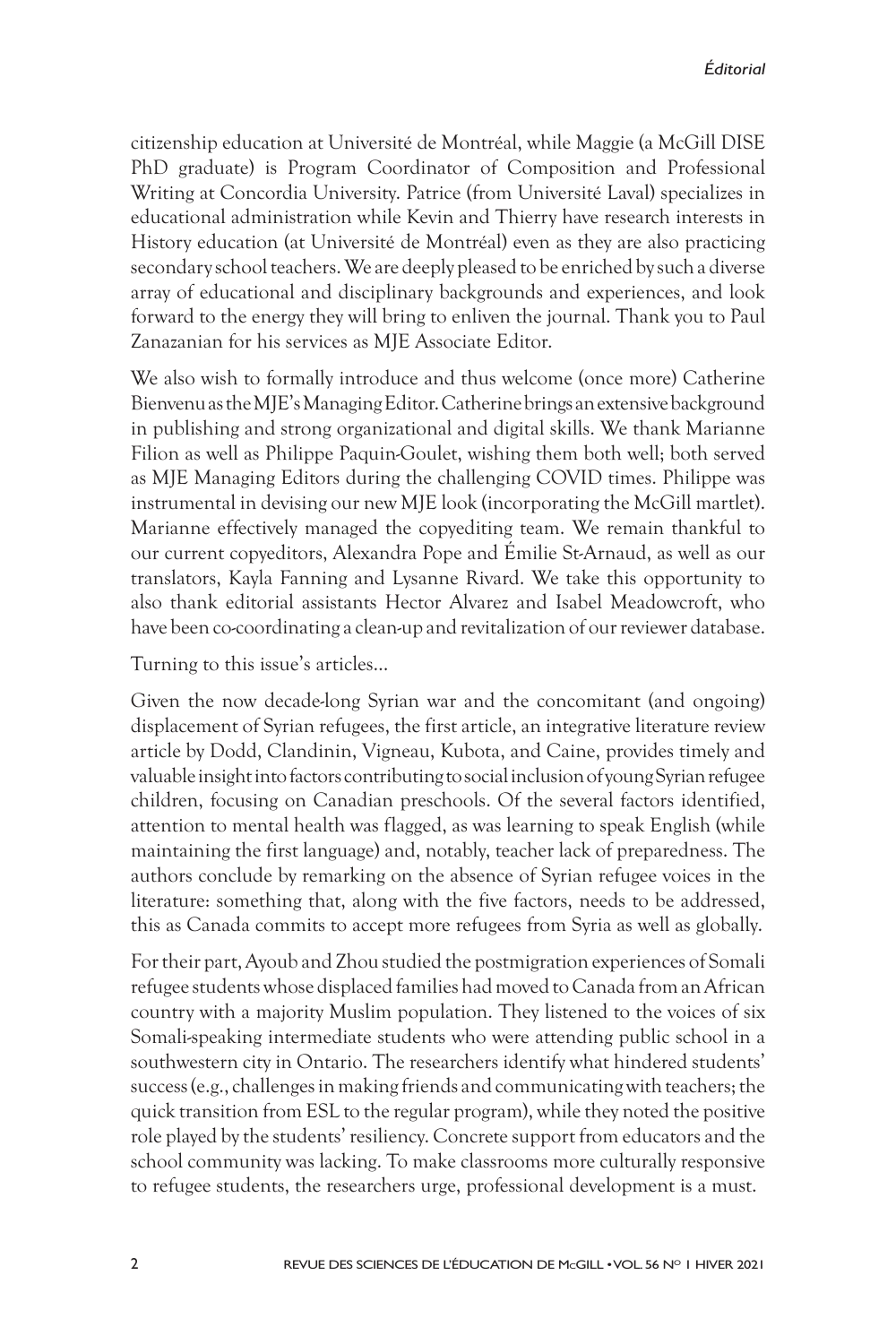## *Editorial*

As Wang and Zhou point out, in 2018 alone, almost half a million international students were registered in Canadian universities; 15% were from China. Preuniversity English Language Improvement Programs (ELIPs) are intended to help international students transition into program study at English-language universities in Canada, however not all are successful. Using a case study approach and drawing on Tinto's retention model, Wang and Zhou were interested in studying the lived experiences of Chinese international students who dropped out from ELIP and understanding the challenges they faced and the struggles they endured. They interviewed five students. Five themes of learning disaffection emerged, as tied to: motivation, time management (especially addiction to online games), loneliness, academic barriers and dissatisfaction with the ELIP and disenchantment with its claims. Alternatives to academic failure are proposed.

In their contribution, "Parental perception of adolescents with an autism spectrum disorder regarding their transition towards a special-needs class within a regular high school setting", Taïeb-Lachance, Poirier, and Abouzeid document the perceptions of parents of students on the autism spectrum on their child's course of transition, the role of special-needs educators, the quality of teachers, and on the availability of resources. Their findings indicate that the transition to secondary school is difficult for these students. The parents noted that the teachers and special education technicians are devoted to the students, compensating for the lack of additional resources in the school system.

Mental health literacy is increasingly becoming an important priority for educators, parents, and students, however, educational resources are lacking. Gilham, Wei, Kutcher, MacIntyre, MacCuspic and Fougere report here on a board game and mental health seminar developed by Bachelor of Education students in Atlantic Canada, and then applied to Grade 12 students in two different high schools. Grade 12 students often experience mental health challenges when making the transition from secondary to post-secondary education. The resource intervention showed some encouraging and positive, albeit modest, outcomes, signalling the need for more studies on this transition time and greater attention to the timing of resource interventions, these along with developing additional curriculum supports that parents — and teachers — could also use.

In an article on the experiences of preschool education interns, Habak, Desbiens, Molina, and Caselles-Desjardins search for the sources of the difficulties experienced during an internship. Their results indicate a responsibility shared between the individuals implicated in the internships (interns, associate teacher, and supervisor) and the organizations (school and university). The authors deduce that it is not always justified to solely impute the interns for the experienced difficulties, since many contextual variables can influence the development of internships. Thus, they invite readers to reflect on the terms and conditions of an internship and on the strategies implemented to welcome and integrate new teachers.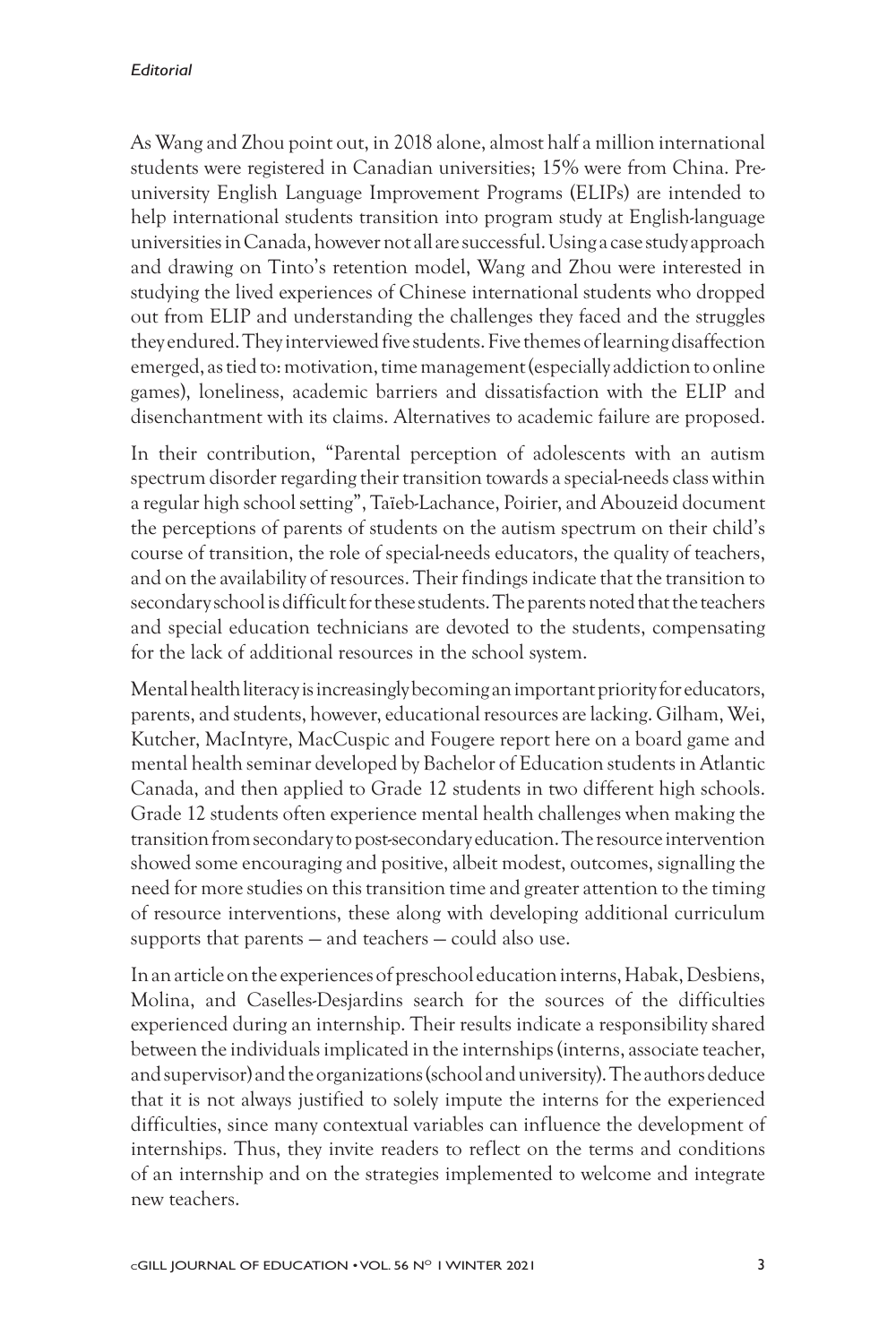Bourgeois and Ntebutse propose a reflection on digital uses. This review of the scientific literature demonstrates that the digital competencies acquired in an extracurricular context do not automatically transfer to an educational context. It seems that the gap between the two contexts, in terms of the norms and objectives, make this transfer arduous and uneven.

"The links between learning objectives, socidemographic factors and learning acheivement among participants of a professional development MOOC": Njingang Mbadjoin and Chaker investigate the factors that promote the success of students enrolled in an online course. Their findings highlight the importance of external factors in succeeding the course, notably the socio-professional status and the time available to complete the course. While most of the existing research on the topic focus on individual-level factors, such as feelings of self-efficacy, this study opens a new avenue to further consider students' contextual factors in future studies on distance learning.

Fréchette-Simard, Plante, Plante, and Dubeau are interested in the management practices implemented in secondary schools. The interviews conducted with nine school principals, from both private and public schools, reveal unsuspected practices, notably during the admission and accompaniment of students with learning difficulties. This exploratory study brings to light the importance of conducting a large-scale study on the management practices implemented in a school context to better understand the impact of these practices on students' success and perseverance.

Contributing to research growing in response to the TRC's (Truth and Reconciliation Commission) Calls for Action, Stagg-Peterson, Huston, Ings, Mason and Falcigno here inquired into whether, within the constraints guiding professional certification, the Early Childhood Education (ECE) diploma program at their post-secondary institution was implementing culturally sensitive, Indigenous-centred curricula. Oshki-Wenjack-Pimache-O-Win: The Wenjack Education Institute provides post-secondary training for Indigenous students/ future educators living in remote Northern communities in Ontario. Co-written by an Indigenous elder and Indigenous instructors and program administrator along with a non-Indigenous researcher, the article critically reflects on the benefits, challenges, and drawbacks that the ECE educators perceived in their program; educators especially pointed to the critical role played by Elders in sustaining and awakening Indigenous knowledge and pride.

Teachers do not often reflect on their practice with their body in mind. Adding to Korthagen's modeling of teacher reflective practice, Emond explored the somatic, embodied component of teacher professional practice: the relations between what goes on inside teachers and what goes on outside of them (in the spaciotemporal and socio-institutional environment of the school). Through her research with five teachers in a teacher education program in Quebec, Emond developed a professional mentoring approach grounded in somatic coherence. She studied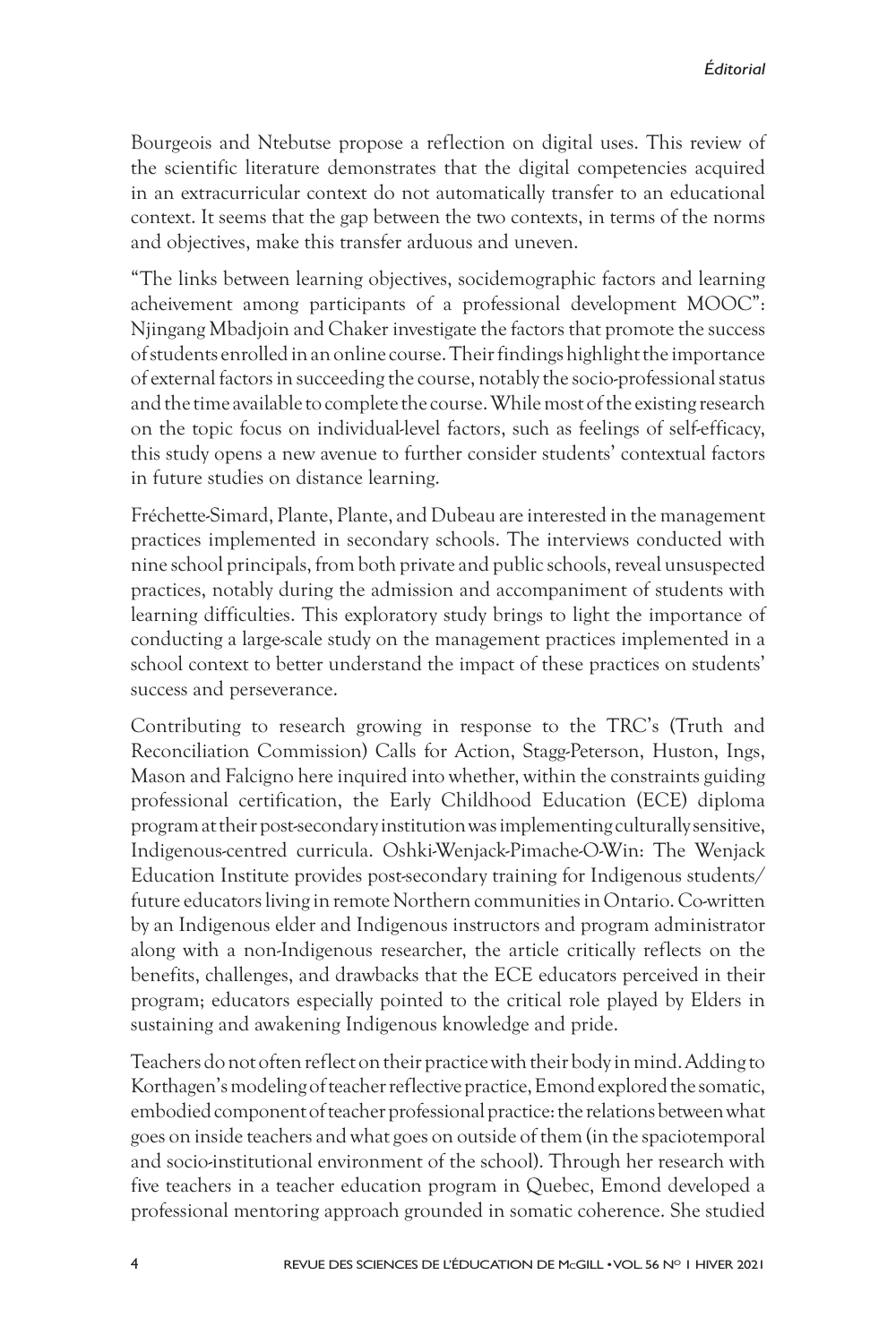each teacher's experience, composing research narratives. Emond highlights the personal and professional growth — indeed, transformation — brought about in teachers through attending to processes of somatic introspection even as she emphasizes the importance of mentoring and support on the part of teacher peers and educational leaders.

Vincent and Tremblay-Wragg propose a research methodology reflection in a field note entitled "The participant observation method: An avenue to discern one's interest and research questions". Their observations underscore the advantages of participant observation as a research method for the researcher to become more aware of their subjectivity and to further reflect on their practice.

*Teresa Strong-Wilson and Alexandre Lanoix*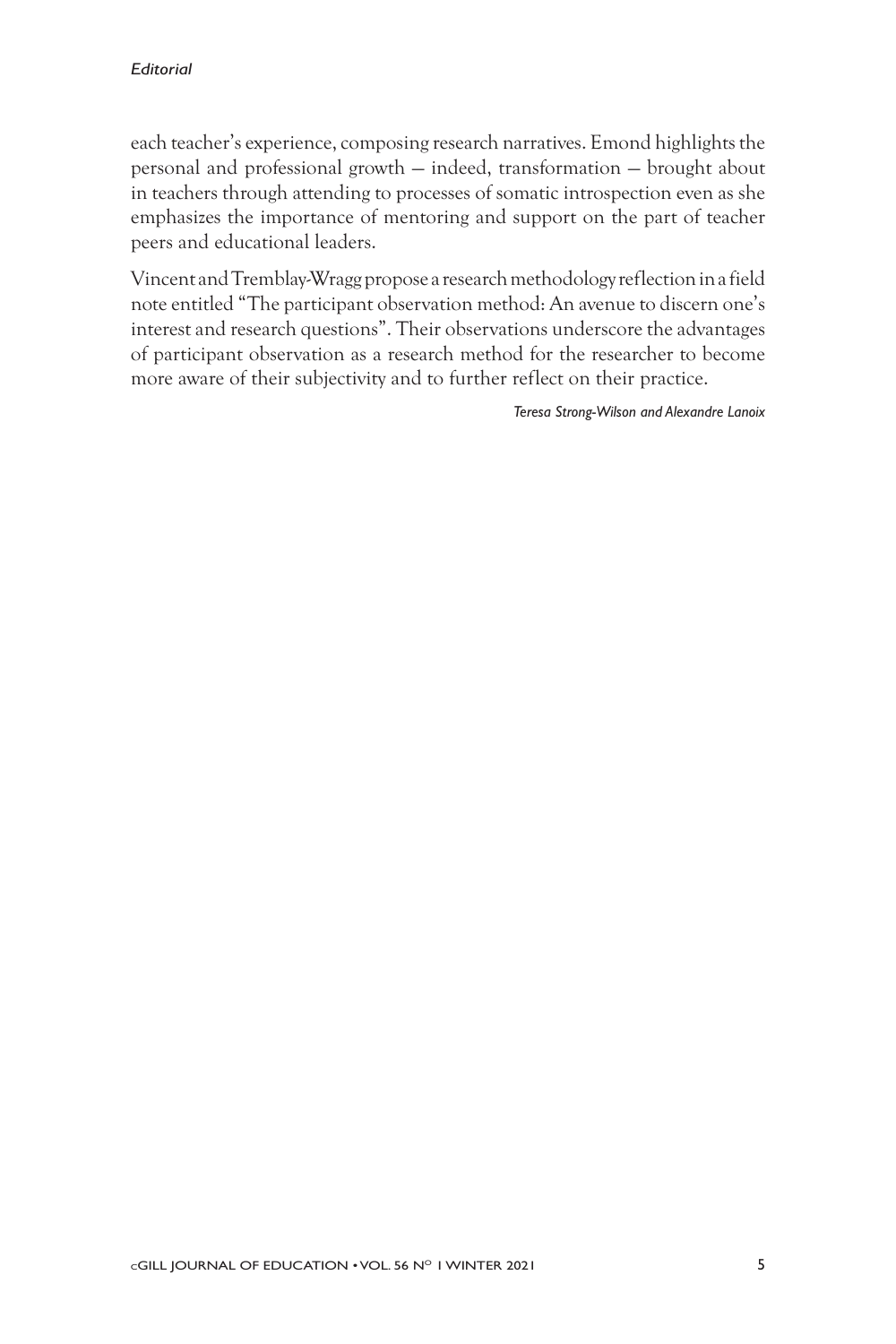## ÉDITORIAL

Dans ce numéro général (56:1), un certain nombre d'articles portent attention aux défis souvent intimidants auxquels sont confrontés les migrants et les étudiants internationaux dans les écoles et les établissements postsecondaires canadiens (Dodd et coll.; Ayoub & Zhou; Wang). La gestion des transitions est également un aspect commun agissant comme agent de liaison entre les articles dans ce numéro, et là où le manque de ressources appropriées est une angoisse, par exemple: avec des élèves autistes qui arrivent au secondaire (Taïeb-Lachance et coll.) ou des élèves de 12e année qui passent au postsecondaire (et pour qui une ressource de littératie mentale a été conçue dans Gilham et al.), ou lorsque le manque de contexte suffisant pour comprendre les défis auxquels les enseignants en formation initiale sont confrontés dans leur pratique est identifié comme un problème principal (dans Habak et coll.). En ce qui concerne l'apprentissage numérique et en ligne, Bourgeois et Ntebutse examinent de manière critique si et comment les compétences numériques se traduisent d'un programme parascolaire à un programme intrascolaire (c'est-à-dire à l'école), tandis que Njingang Mbadjoin et Chaker enquêtent sur les facteurs (souvent externes) qui conduisent au succès dans l'apprentissage à distance (par exemple, MOOCs). Fréchette-Simard et coll. revisent les facteurs (que ce soit dans les écoles publiques ou privées) qui peuvent contribuer à la réussite et à la persévérance des élèves. Pour leur part, Stagg-Peterson et coll. ont organisé des groupes de discussion avec des élèves-enseignants autochtones en ÉPE (éducation de la petite enfance) des communautés du Nord afin de savoir comment leur programme postsecondaire a contribué à leur formation en tant qu'éducateurs autochtones - et comment leur programme pourrait davantage aider. Emond se demande ensuite comment la conscience du corps d'un enseignant - la cohérence somatique - peut approfondir, voire transformer, son épanouissement professionnel, avec l'aide d'un mentorat et de soutien. Nous concluons par un relevé de recherche sur les méthodes de recherche, notamment l'observation participante.

Avant de passer au tracé du contenu du numéro, nous nous arrêtons afin de vous introduire à nos six nouveaux éditrices et éditeurs, qui seront soutenu par moi-même, Teresa Strong-Wilson, et les éditeurs adjoints Anila Ashgar, Alexandre Lanoix et Émilie Tremblay-Wragg. Nous accueillons Vander Tavares (en tant qu'éditeur en chef adjoint anglais), Evan Saperstein et Maggie McDonnell (en tant qu'éditeur et éditrice adjoint en anglais) et Patrice Cyrille Ahehehinnou, Kevin Péloquin et Thierry Desjardins (en tant qu'éditeurs adjoints en français). Vander (de l'Université York) est chercheur postdoctoral en enseignement des langues à l'Inland Norway University of Applied Sciences et Evan (de l'Université Northeastern) est chercheur postdoctoral en éducation à la citoyenneté à l'Université de Montréal, tandis que Maggie (une diplômée du doctorat DISE de McGill) est coordonnatrice du programme de composition et de rédaction professionnelle à l'Université Concordia. Patrice (de l'Université de Laval) est spécialisé en administration scolaire tandis que Kevin et Thierry ont des intérêts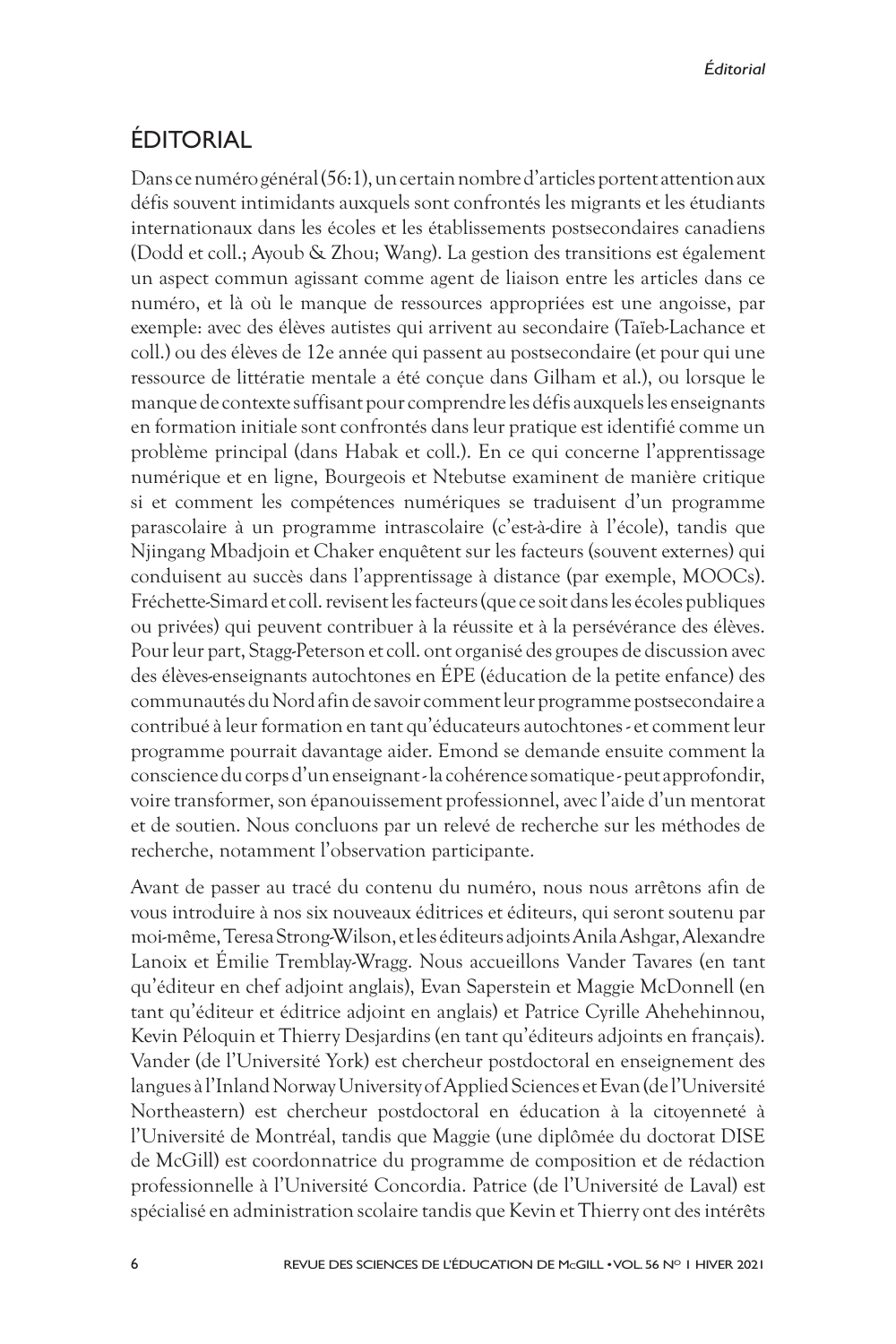de recherche en enseignement de l'histoire (à l'Université de Montréal) même s'ils sont également professeurs au secondaire. Nous sommes profondément heureux d'être enrichis par un éventail aussi diversifié de formations et d'expériences disciplinaires et nous attendons avec impatience l'énergie qu'ils apporteront à la revue. Merci à Paul Zanazanian pour ses services en tant qu'éditeur adjoint de la RSEM.

Nous souhaitons également vous introduire formellement et ainsi souhaiter (une fois de plus) la bienvenue à Catherine Bienvenu en tant que directrice d'édition de la RSEM. Catherine apporte une vaste expérience dans l'édition et de solides compétences organisationnelles et numériques. Nous remercions Marianne Filion ainsi que Philippe Paquin-Goulet, en leur souhaitant bonne chance à tous les deux ; tous deux ont été éditrices/éditeurs en chef du RSEM durant la période difficile de COVID. Philippe a joué un rôle déterminant dans la conception du nouveau style de la RSEM incorporant la merlette de McGill). Marianne a géré efficacement l'équipe de révision. Nous demeurons reconnaissants à nos réviseures actuelles, Alexandra Pope et Émilie St-Arnaud, ainsi qu'à nos traductrices, Kayla Fanning et Lysanne Rivard. Nous profitons de cette occasion pour remercier également les assistants d'édition Hector Alvarez et Isabel Meadowcroft, qui ont coordonné le nettoyage et la revitalisation de notre base de données de réviseurs.

Passons aux articles de ce numéro…

Compte tenu de la guerre syrienne qui dure maintenant depuis une décennie et du déplacement concomitant (et continu) des réfugiés syriens, le premier article, une revue de la littérature intégrative de Dodd, Clandinin, Vigneau, Kubota et Caine, fournit un aperçu opportun et précieux des facteurs contribuant à l'inclusion sociale des jeunes enfants réfugiés syriens, en se concentrant sur les écoles maternelles canadiennes. Parmi les nombreux facteurs identifiés, l'attention portée à la santé mentale a été signalée, tout comme l'apprentissage de l'anglais (tout en conservant la langue maternelle) et, notamment, le manque de préparation des enseignants. Les auteurs concluent en repérant l'absence de voix de réfugiés syriens dans la littérature: quelque chose qui, ainsi que les cinq facteurs énumérés, doit être abordé, car le Canada s'engage à accepter davantage de réfugiés de Syrie ainsi que d'ailleurs dans le monde.

Pour leur part, Ayoub et Zhou ont étudié les expériences post-migratoires d'étudiants réfugiés somaliens dont les familles déplacées avaient déménagé au Canada en provenance d'un pays africain à majorité musulmane. Ils ont écouté les voix de six élèves de niveau intermédiaire de langue somalienne qui fréquentaient une école publique dans une ville du sud-ouest de l'Ontario. Les chercheurs identifient ce qui a nui à la réussite des élèves (p. ex., difficultés à se faire des amis et à communiquer avec les enseignants; la transition rapide de l'anglais langue seconde au programme régulier), tout en notant le rôle positif joué par la résilience des élèves. Le soutien concret des éducateurs et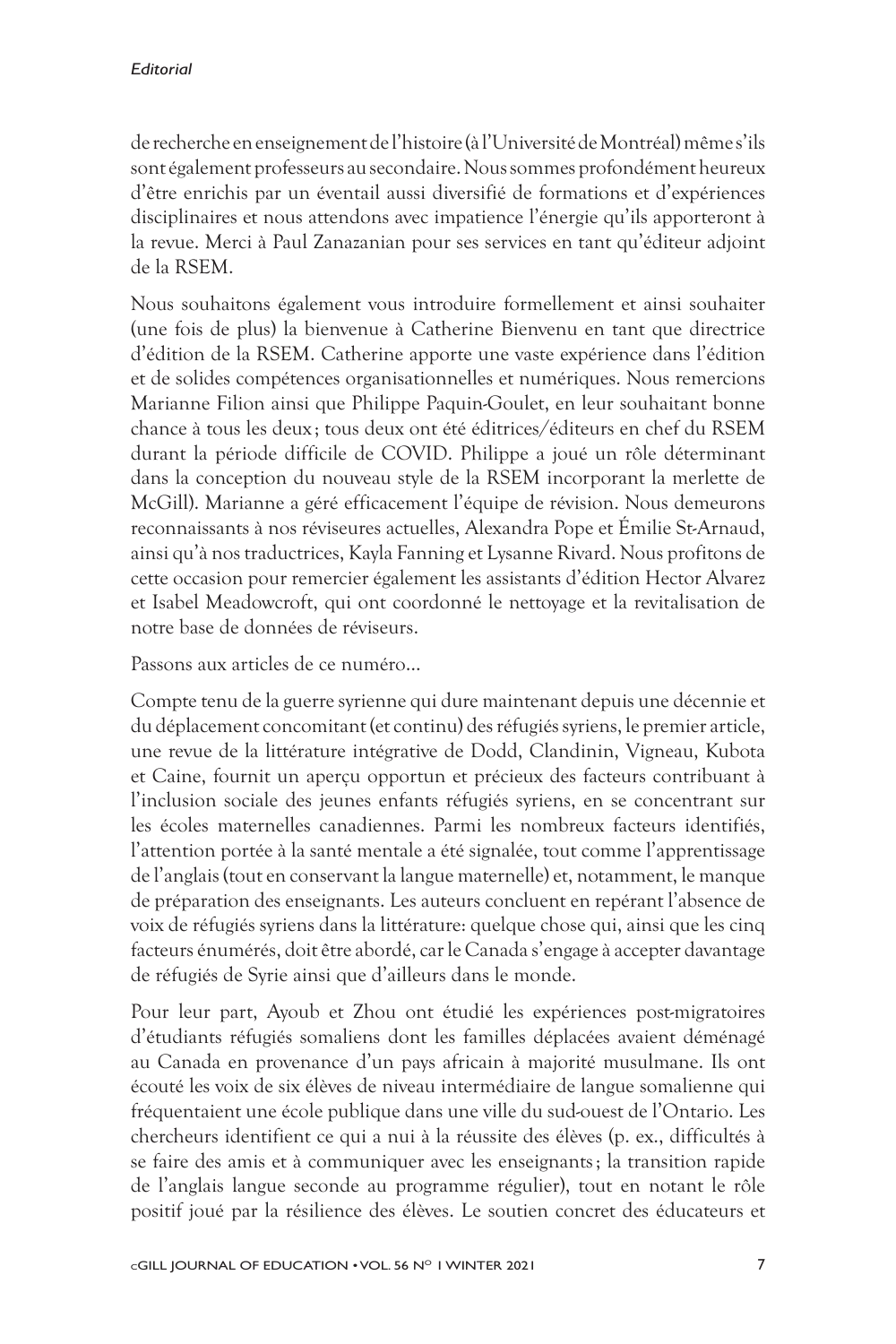de la communauté scolaire laissait à désirer. Pour rendre les salles de classe plus adaptées culturellement aux étudiants réfugiés, insistent les chercheurs, le développement professionnel est indispensable.

Comme le souligne Wang et Zhou, en 2018 seulement, près d'un demi-million d'étudiants internationaux étaient inscrits dans les universités canadiennes; 15 % venaient de Chine. Les programmes préuniversitaires d'amélioration de la langue anglaise (ELIPs) sont censés être dévoués à aider les étudiants internationaux à faire la transition vers des programmes d'études dans des universités de langue anglaise au Canada, mais tous ceux qui essaient ne réussissent pas nécessairement. En utilisant une approche d'étude de cas et en s'inspirant du modèle de rétention de Tinto, Wang et Zhou se sont intéressés à l'étude des expériences vécues d'étudiants internationaux chinois qui ont abandonné ELIP et à la compréhension des défis auxquels ils ont été confrontés et des luttes qu'ils ont endurées. Ils ont passé cinq étudiants en entrevue. Cinq thèmes de désaffection pour l'apprentissage ont émergé, liés à: la motivation, la gestion du temps (en particulier la dépendance aux jeux en ligne), la solitude, les barrières scolaires et l'insatisfaction vis-à-vis l'ELIP et le désenchantement au niveau des prétentions du programme. Des alternatives à l'échec scolaire sont proposées.

Dans leur contribution, « La perception des parents d'adolescents présentant un trouble du spectre de l'autisme concernant la transition vers la classe spéciale en école ordinaire de niveau secondaire », Taïeb-Lachance, Poirier et Abouzeid documentent la perception qu'ont des parents d'élèves ayant un trouble du spectre de l'autisme au sujet du parcours de leur enfant, du rôle des intervenants, de la qualité des enseignants et de la disponibilité des ressources. Leurs constats tendent à montrer que la transition au secondaire est difficile pour ces élèves. Les parents notent que les enseignants et les techniciens en éducation spécialisée se dévouent pour les élèves, palliant ainsi le manque de ressources complémentaires dans le réseau scolaire.

La littératie en santé mentale devient de plus en plus une priorité importante pour les éducateurs, les parents et les élèves, cependant, les ressources éducatives sont manquantes. Gilham, Wei, Kutcher, MacIntyre, MacCuspic et Fougere rendent compte ici d'un séminaire sur la santé mentale et d'un jeu de société élaboré par des étudiants au baccalauréat en éducation au Canada, Atlantique, puis appliqué aux élèves de 12e année de deux écoles secondaires différentes. Les élèves de 12e année éprouvent souvent des problèmes de santé mentale lorsqu'ils effectuent la transition des études secondaires aux études postsecondaires. L'intervention sur les ressources a exhibé des résultats encourageants et positifs, bien que modestes, signalant la nécessité de davantage d'études sur cette période de transition et d'une plus grande attention à la planification et au calendrier des interventions sur les ressources, tout en développant des supports pédagogiques supplémentaires que les parents — ainsi que les enseignants — pourraient utiliser.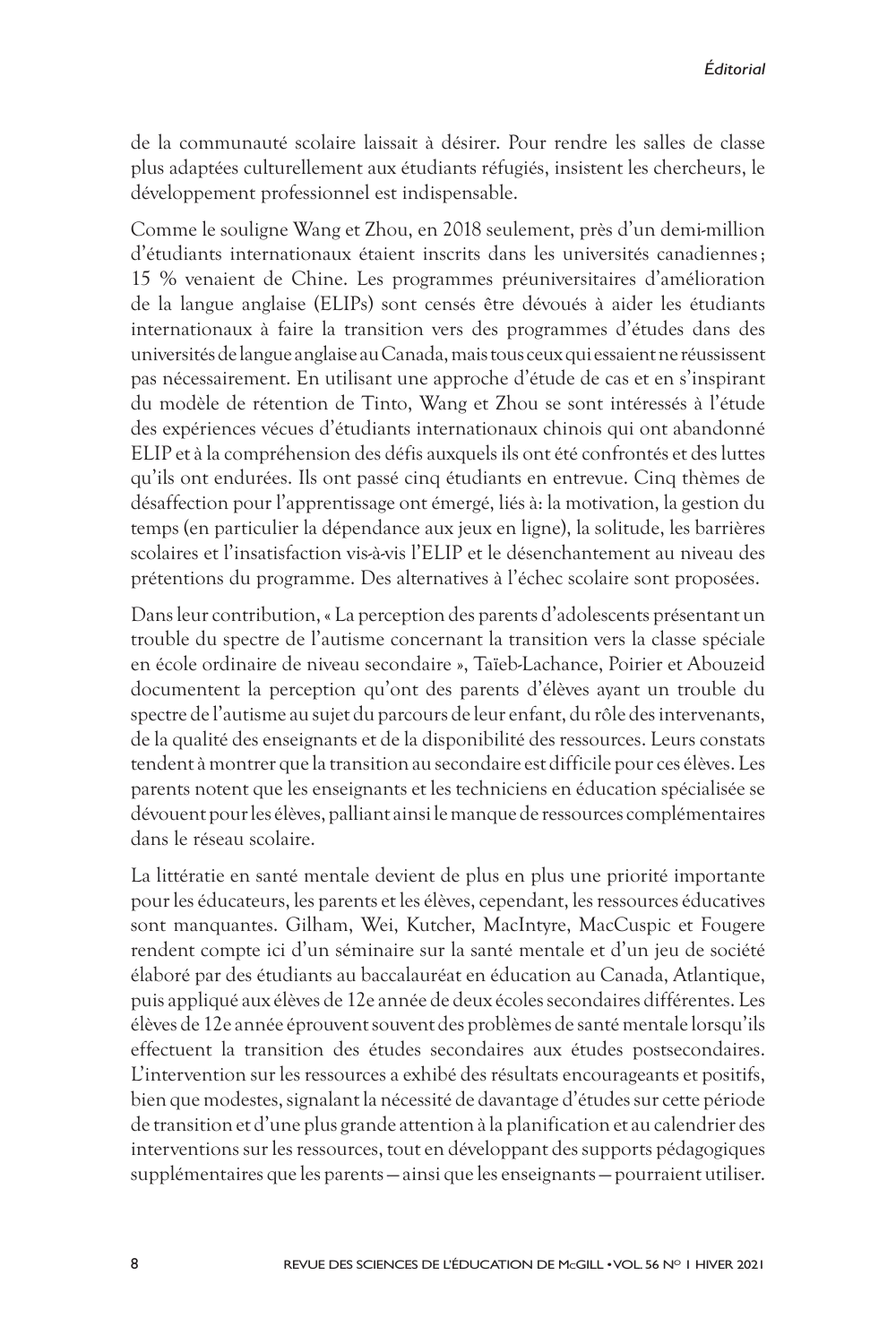Dans un article qui porte sur l'expérience des stagiaires en enseignement préscolaire, Habak, Desbiens, Molina et Caselles-Desjardins cherchent les sources des difficultés vécues en stage. Leurs résultats font état d'une responsabilité partagée entre les personnes impliquées dans les stages (stagiaire, enseignant associé et superviseur) et les organisations (établissement scolaire et université). Ils en déduisent qu'il n'est pas toujours justifié d'imputer les difficultés vécues aux seuls stagiaires, puisque plusieurs variables contextuelles peuvent influencer le déroulement des stages. Ils invitent ainsi une réflexion sur les modalités de stage et sur les stratégies d'accueil et d'intégration des nouveaux enseignants.

Bourgeois et Ntebutse proposent une réflexion sur le numérique. Cette recension d'écrits scientifiques montre que des compétences numériques acquises dans un contexte extrascolaire ne se transfèrent pas automatiquement dans le contexte scolaire. Il semble en effet que l'écart entre les deux contextes du point de vue des normes et des objectifs rende ce transfert ardu et inégal.

« Les liens entre les objectifs de formation, les facteurs sociodemographiques et la réussite chez des participants à un MOOC professionnalisant » : Njingang Mbadjoin et Chaker se questionnent sur les facteurs qui favorisent la réussite des étudiants inscrits à un cours en ligne. Leurs constats mettent en évidence l'importance des facteurs externes à l'apprenant dans la réussite du cours, notamment le statut socioprofessionnel et le temps disponible pour la réalisation du cours. Si la plupart des recherches existantes sur le sujet se concentrent sur des facteurs associés aux personnes, comme le sentiment d'efficacité personnelle, cette recherche ouvre la porte à considérer davantage les facteurs contextuels des apprenants dans les futures enquêtes sur la formation à distance.

Fréchette-Simard, Plante, Plante et Dubeau s'intéressent aux pratiques de gestion dans les écoles secondaires. Les entrevues réalisées avec neuf directions d'écoles autant privées que publiques révèlent des pratiques insoupçonnées, notamment au chapitre de l'admission et de l'accompagnement des élèves en difficulté d'apprentissage. Cette étude exploratoire met en évidence l'importance de mener une enquête à grande échelle sur les pratiques de gestion en milieu scolaire afin de mieux comprendre l'impact de ces pratiques sur la réussite et la persévérance des élèves.

Contribuant à la croissance de la recherche en réponse aux appels à l'action de la Commission de vérité et réconciliation du Canada (CVR), Stagg-Peterson, Huston, Ings, Mason et Falcigno se sont demandé si, dans le cadre des contraintes guidant la certification professionnelle, le diplômât Early Childhood Education (ECE) offert par leur établissement postsecondaire mettait en œuvre des programmes d'études axés sur les autochtones et adaptés à leur culture. Oshki-Wenjack-Pimache-O-Win: Le Wenjack Education Institute offre une formation postsecondaire aux étudiants et futurs éducateurs autochtones vivants dans les communautés nordiques éloignées de l'Ontario. Co-écrit par un aîné autochtone et des instructeurs et un administrateur de programmes autochtones avec un